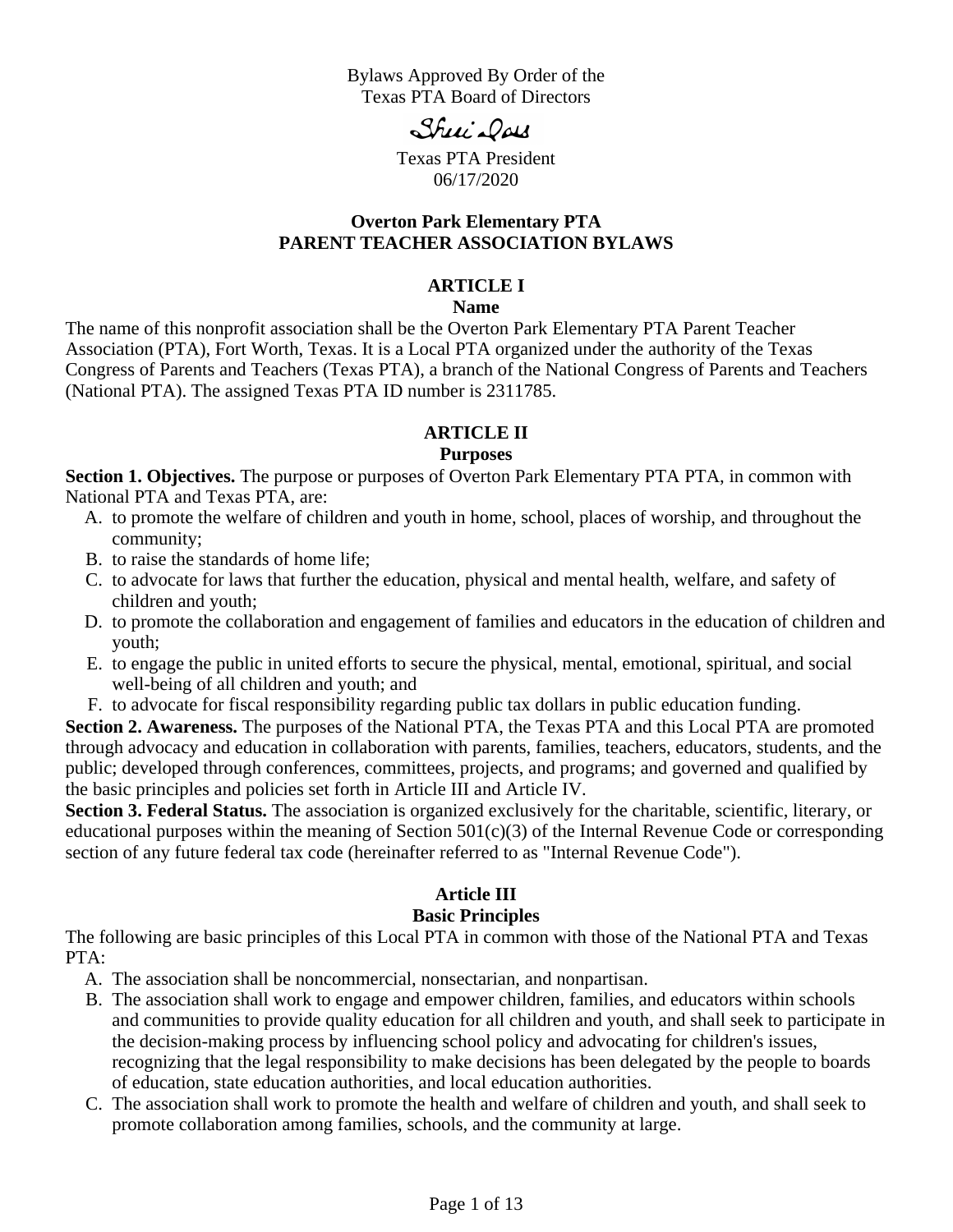D. Commitment to inclusiveness and equity, knowledge of PTA, and professional expertise shall be guiding principles for service in the association.

#### **Article IV Basic Policies**

- A. No part of the net earnings of the association shall inure to the benefit of, or be distributable to, its members, directors, trustees, officers, or other private persons except that the association shall be authorized and empowered to pay reasonable compensation for services rendered, and to make payments and distributions in furtherance of the purposes set forth in Article II hereof.
- B. Notwithstanding any other provision of these articles, the association shall not carry on any other activities not permitted to be carried on (i) by an association exempt from federal income tax under Section  $501(c)(3)$  of the Internal Revenue Code or (ii) by an association, contributions to which are deductible under Section 170(c)2 of the Internal Revenue Code.
- C. Upon the dissolution of this association, after paying or adequately providing for the debts and obligations of the association, the remaining assets shall be distributed to one or more nonprofit funds, foundations, or organizations that have established their tax-exempt status under Section 501(c)(3) of the Internal Revenue Code and whose purposes are in accordance with those of National PTA.
- D. The association or members in their official capacities shall not, directly or indirectly, participate or intervene (in any way, including the publishing or distributing of statements) in any political campaign on behalf of, or in opposition to, any candidate for public office, or devote more than an insubstantial part of its activities to attempting to influence legislation by propaganda or otherwise.

# **Article V**

# **Relationship with Texas PTA**

**Section 1. Organization.** This Local PTA shall be organized and chartered under the authority of the Texas PTA, in conformity with such rules and regulations, not in conflict with the National PTA Bylaws, as the Texas PTA may in its bylaws prescribe. The Texas PTA shall issue to this Local PTA an appropriate charter evidencing the due organization and good standing of this Local PTA.

**Section 2. Expectations**. This Local PTA shall adhere to the Standards of Continuing Affiliation, which define requirement for Good Standing and Active Status. Local PTAs which achieve Active status by December 1, are eligible for voting representation at the upcoming National PTA Convention and Texas PTA Annual Meeting.

**Section 3. Harm to Brand or Name**. Texas PTA may withdraw the charter or remove an officer of a Local PTA with notice given to the Local PTA leadership if, in the opinion of Texas PTA, the Local PTA is jeopardizing or endangering the good will or good name of Texas PTA.

**Section 4. Withdrawal of Charter**. This Local PTA is obligated, upon withdrawal of its charter by the Texas PTA, to:

- A. yield up and surrender all of its books, records, assets and property to the Texas PTA or to such association as may be designated by the Texas PTA;
- B. cease and desist from the further use of any name that implies or connotes association with the National PTA or the Texas PTA; and
- C. carry out promptly, under the supervision and direction of the Texas PTA, all proceedings necessary for the purpose of dissolving this Local PTA.

**Section 5**. **Records Retention.** This Local PTA shall keep such permanent books of account and records as shall be sufficient to establish the items of gross income, receipts and disbursements of the association including, specifically, the number of its members, the dues collected from its members and the amount of dues remitted to the Texas PTA. Such books of account and records shall at all reasonable times be open to inspection by an authorized representative of the Texas PTA or the National PTA.

**Section 6. Dissolution of PTA**. A Local PTA considering dissolving its relationship with Texas PTA (and thereby National PTA) shall follow the procedures for dissolution as adopted by the Texas PTA Board of Directors. These procedures include but are not limited to:

A. notifying Texas PTA of the Local PTA's intent to dissolve;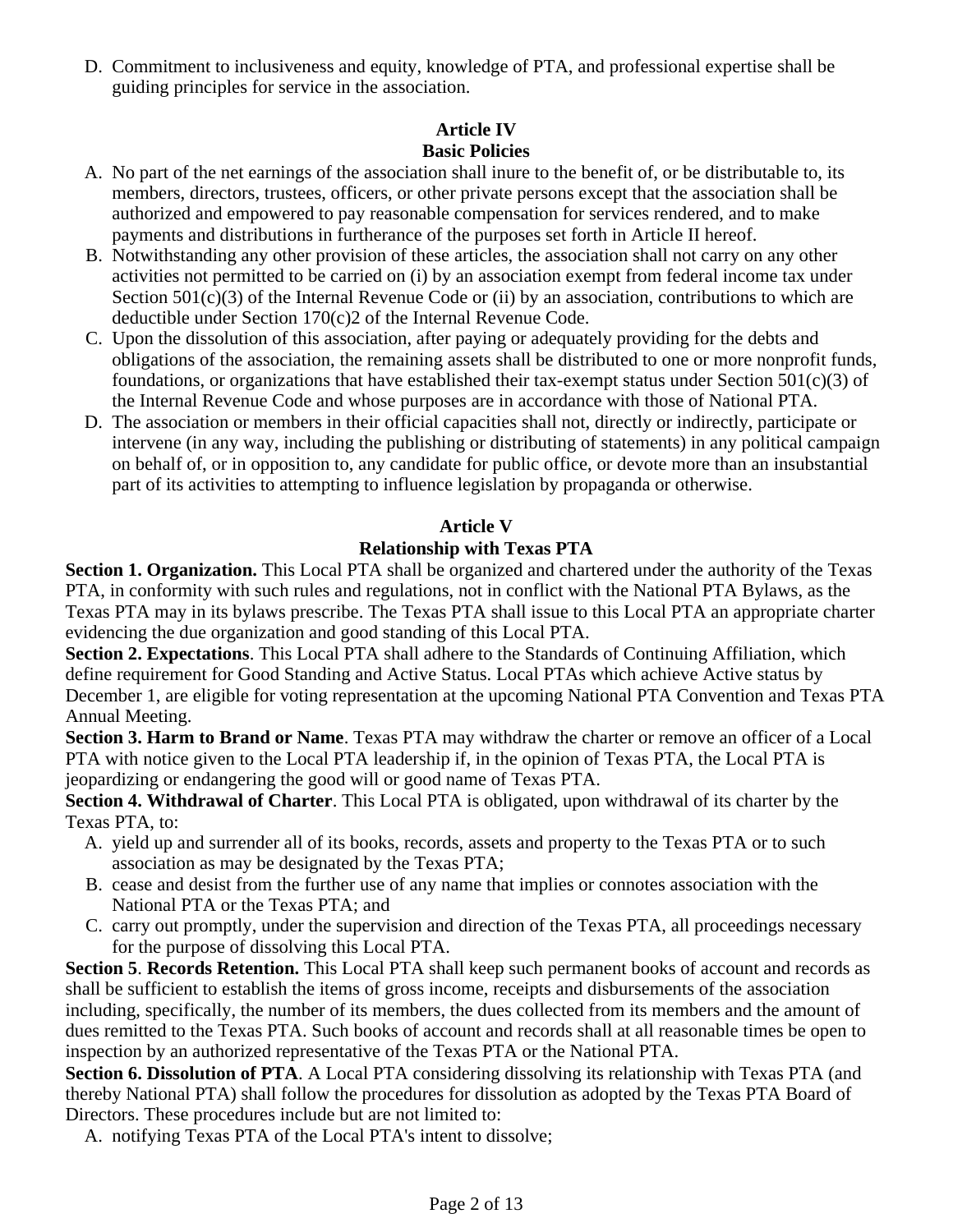- B. a meeting with a representative of Texas PTA with the Local PTA executive board members, including the principal, to discuss the ramifications of dissolution and procedures;
- C. a regular or special meeting of the membership with a representative of Texas PTA; and

D. a two-thirds vote of the members present is required for dissolution; a quorum having been established. Any Local PTA failing to follow the procedures shall forfeit all Local PTA books, records and assets to Texas PTA.

#### **ARTICLE VI Membership and Dues**

#### **Section 1. Members.**

- A. Membership in PTA shall be open without discrimination to anyone who believes in and supports the mission and purposes of National PTA and Texas PTA.
- B. Every individual who is a member of this Local PTA is a member of the National PTA and the Texas PTA and is entitled to all the benefits of such membership.
- C. The members of this Local PTA shall be the individual members who have paid dues for the current membership year.
- D. The membership year shall be August 1 July 31. (*Proviso: The initial membership year for PTAs organizing after March 15 shall be extended to July 31 of the subsequent membership year.)*
- E. Only members of this Local PTA who have paid dues for the current membership year may participate in the business of the association and be eligible to serve in any elected or appointed position.
- F. This Local PTA may admit individuals to membership at any time.
- G. Members of this Local PTA are recognized as members of Texas PTA and National PTA when membership rosters and dues are received by Texas PTA.

# **Section 2. Dues.**

- A. Annual dues for each member shall be \$2.50 for the local portion of dues plus state dues as determined by Texas PTA and national dues as determined by National PTA.
- B. This Local PTA shall remit a membership roster and the national and state portions of the dues paid by each member of this Local PTA to the Texas PTA as required by Texas PTA.

# **Section 3. Texas PTA Honorary Life Members.**

- A. An honorary life membership may be granted to any deserving individual by the Local PTA upon receipt of payment to Texas PTA.
- B. An honorary life membership does not authorize the right to vote or hold office without payment of the national and local portion of the dues.
- C. Each honorary life membership grants an exemption from paying the Texas PTA portion of the dues at only one Local PTA.

# **ARTICLE VII**

#### **Officers**

**Section 1. Eligibility.** Each officer shall be a member of this Local PTA prior to taking office.

**Section 2. Officers.** The officers of this Local PTA shall be a president, 4 vice president(s), a secretary, a treasurer, a parliamentarian, and the campus Principal (or designee).

**Section 3. Term of Office**. Officers shall assume their official duties following the end of the fiscal year and shall serve a term of one year. Elected officers shall not serve more than two consecutive terms in the same office. One who has served more than one-half of a term shall be credited with having served that term. *(Proviso: The initial term of office shall be extended to the close of the subsequent fiscal year for PTAs organizing after January 1.)*

**Section 4. Vacancy in Office.** All officer positions not filled by election become vacant. In the case of a vacancy in the office of president, the vice president shall serve notice to the executive board of the election to fill the vacancy of the president and shall conduct the election at an executive board meeting. A vacancy in any office other than president shall be filled by an affirmative vote of a majority of the remaining members of the executive board at an executive board meeting. In the interim, duties of any vacancy shall be assumed by the executive board.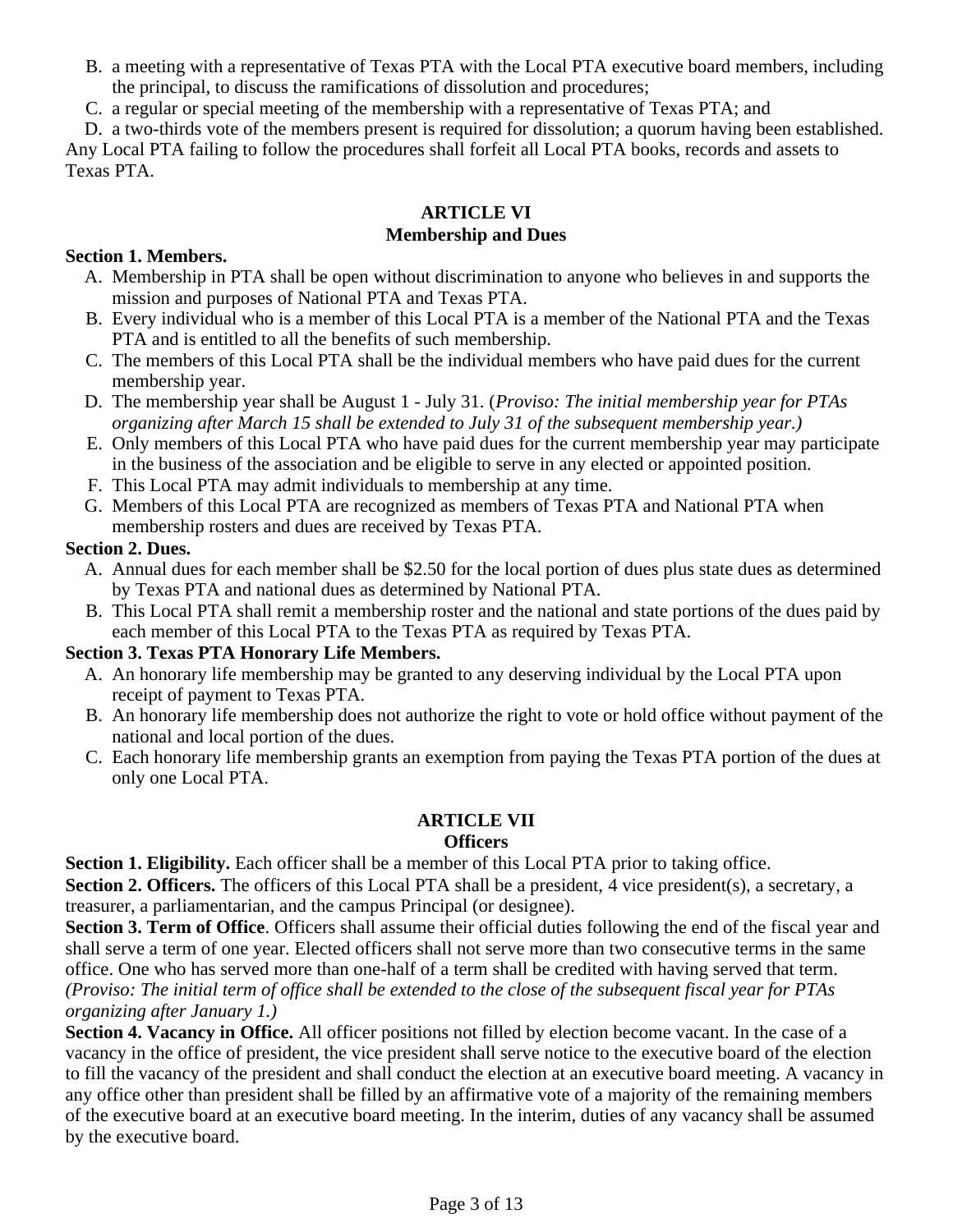**Section 5. Duties of Officers.** The officers shall perform the duties as prescribed for the office in these bylaws, by the executive board in applicable state statutes, and in the parliamentary authority.

# A. **President.** The president shall:

- 1. be a graduate of or complete FOUNDATIONS Leader Orientation: Welcome to PTA, via the Texas PTA website, no later than October 15 following election or appointment;
- 2. be a graduate of or complete FOUNDATIONS Leader Orientation: Serving on a Local PTA Executive Board no later than October 15 following election or appointment;
- 3. coordinate the work of the officers and committees of the association in order that the Purposes may be promoted;
- 4. confirm that a quorum is present at all meetings of the membership and executive board before conducting business;
- 5. preside at all meetings of the membership and executive board;
- 6. appoint the chair of each standing committee and special committee, subject to the approval of the executive board, unless otherwise provided in these bylaws;
- 7. be authorized to sign on bank accounts, unless prohibited by terms of employment;
- 8. be authorized to sign contracts approved by the executive board;
- 9. be listed as the principal officer and be authorized to sign tax documents, unless prohibited by terms of employment;
- 10. appoint a member, subject to the approval of the executive board, who is not authorized to sign on the bank account to open, review, initial and date each bank statement;
- 11. represent the Local PTA as a delegate to Council PTA;
- 12. appoint the financial reconciliation committee, subject to the approval of the executive board; and,
- 13. serve as an ex-officio member of all committees except the nominating and financial reconciliation committees.
- B. **Newly-elected President.** The newly-elected president, within thirty days after the election meeting, shall call a meeting of the newly-elected officers to:
	- 1. be a graduate of or complete FOUNDATIONS Leader Orientation: Welcome to PTA, via the Texas PTA website, no later than October 15 following election or appointment;
	- 2. be a graduate of or complete FOUNDATIONS Leader Orientation: Serving on a Local PTA Executive Board no later than October 15 following election or appointment;
	- 3. appoint a parliamentarian, subject to the approval of the newly-elected officers;
	- 4. appoint the chair of each standing committee, subject to approval of the newly-elected officers; and
	- 5. conduct any other business as shall become necessary.
- C. **First Vice President.** The vice president shall:
	- 1. be a graduate of or complete FOUNDATIONS Leader Orientation: Welcome to PTA, via the Texas PTA website, no later than October 15 following election or appointment;
	- 2. be a graduate of or complete FOUNDATIONS Leader Orientation: Serving on a Local PTA Executive Board no later than October 15 following election or appointment;
	- 3. duties include aide-to-the-president; room parent; and
	- 4. preside in the absence of the president (in their designated order):
- D. **Second Vice President.** The vice president shall:
	- 1. be a graduate of or complete FOUNDATIONS Leader Orientation: Welcome to PTA, via the Texas PTA website, no later than October 15 following election or appointment;
	- 2. be a graduate of or complete FOUNDATIONS Leader Orientation: Serving on a Local PTA Executive Board no later than October 15 following election or appointment;
	- 3. duties include volunteer; and
	- 4. preside in the absence of the president (in their designated order):
- E. **Third Vice President.** The vice president shall:
	- 1. be a graduate of or complete FOUNDATIONS Leader Orientation: Welcome to PTA, via the Texas PTA website, no later than October 15 following election or appointment;
	- 2. be a graduate of or complete FOUNDATIONS Leader Orientation: Serving on a Local PTA Executive Board no later than October 15 following election or appointment;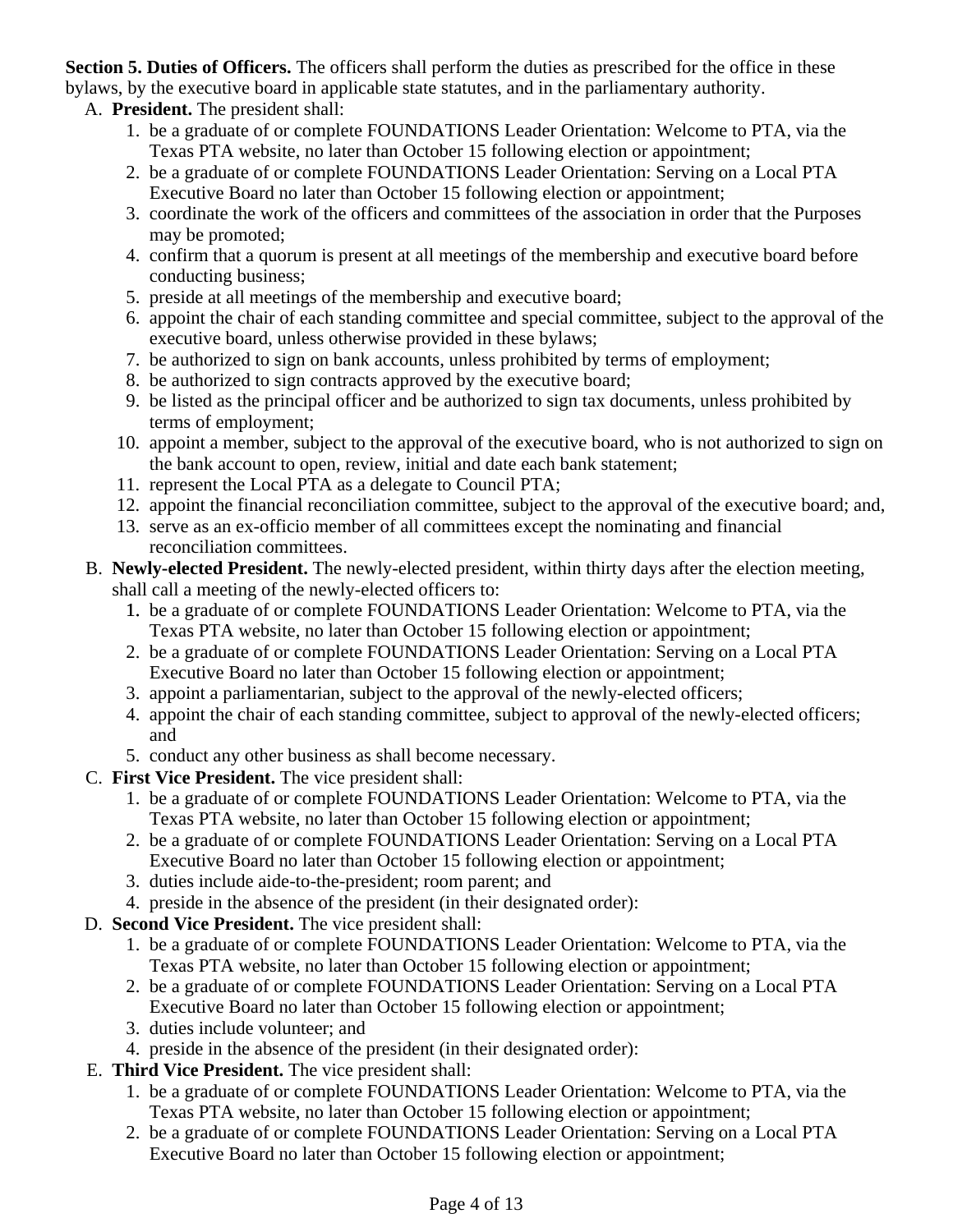- 3. duties include membership; and
- 4. preside in the absence of the president (in their designated order):
- F. **Fourth Vice President.** The vice president shall:
	- 1. be a graduate of or complete FOUNDATIONS Leader Orientation: Welcome to PTA, via the Texas PTA website, no later than October 15 following election or appointment;
	- 2. be a graduate of or complete FOUNDATIONS Leader Orientation: Serving on a Local PTA Executive Board no later than October 15 following election or appointment;
	- 3. duties include programs; and
	- 4. preside in the absence of the president (in their designated order):

# G. **Secretary.** The secretary shall:

- 1. be a graduate of or complete FOUNDATIONS Leader Orientation: Welcome to PTA, via the Texas PTA website, no later than October 15 following election or appointment;
- 2. be a graduate of or complete FOUNDATIONS Leader Orientation: Serving on a Local PTA Executive Board no later than October 15 following election or appointment;
- 3. record and maintain the minutes of all meetings of the membership and the executive board;
- 4. send, or cause to be sent, notice of meetings of the membership and of the executive board;
- 5. be responsible for correspondence;
- 6. collect and preserve documents relating to the history of the association;
- 7. present a written report to the association as the official history to be adopted at the annual membership meeting;
- 8. have a current copy of the bylaws;
- 9. confirm the executive board has reviewed and the membership has adopted the Texas PTA PTA/PTSA Records Retention Policy annually;
- 10. confirm that all executive board members have signed the Local PTA Confidentiality, Ethics, and Conflict of Interest Agreement;
- 11. confirm that all officers are graduates of or have completed any required training courses as provided in Article VII Section 5 of these bylaws, and all remaining executive board members are graduates of or have completed all modules of FOUNDATIONS Leader Orientation by October 15 after their election or appointment;
- 12. confirm that all executive board members are graduates of Texas PTA Foundations Leader Orientation or have completed the course by October 15 after their election or appointment;
- 13. file with the Council PTA secretary the names of this Local PTA's delegates and alternates by the first regular Council PTA delegate meeting and no later than October 1. A Local PTA joining the Council PTA or making changes after October 1 shall submit any changes in writing prior to any delegate meeting in order to be eligible to vote;
- 14. submit the names and contact information of all executive board members to the Texas PTA Office within 15 days of their election or appointment;
- 15. maintain the required documents of the association to include: Texas PTA Leader Orientation completion lists, records retention policy; adopted and signed ethics/conflict of interest policy, membership rosters (not to be released to outside interests), adopted plans of work, and completed student permission forms (if applicable); and
- 16. not be a member of the financial reconciliation committee.
- H. **Treasurer.** The treasurer shall:
	- 1. be a graduate of or complete FOUNDATIONS Leader Orientation: Welcome to PTA, via the Texas PTA website, no later than October 15 following election or appointment;
	- 2. be a graduate of or complete FOUNDATIONS Leader Orientation: Serving on a Local PTA Executive Board no later than October 15 following election or appointment;
	- 3. have custody of all the funds of the association;
	- 4. serve as the chair of the budget and finance committee;
	- 5. present a written and verbal financial report at executive board and membership meetings and as requested by the executive board or membership;
	- 6. maintain books of account and records including bank statements, receipts, budgets, invoices, paid receipts and canceled checks in accordance with the records retention policy;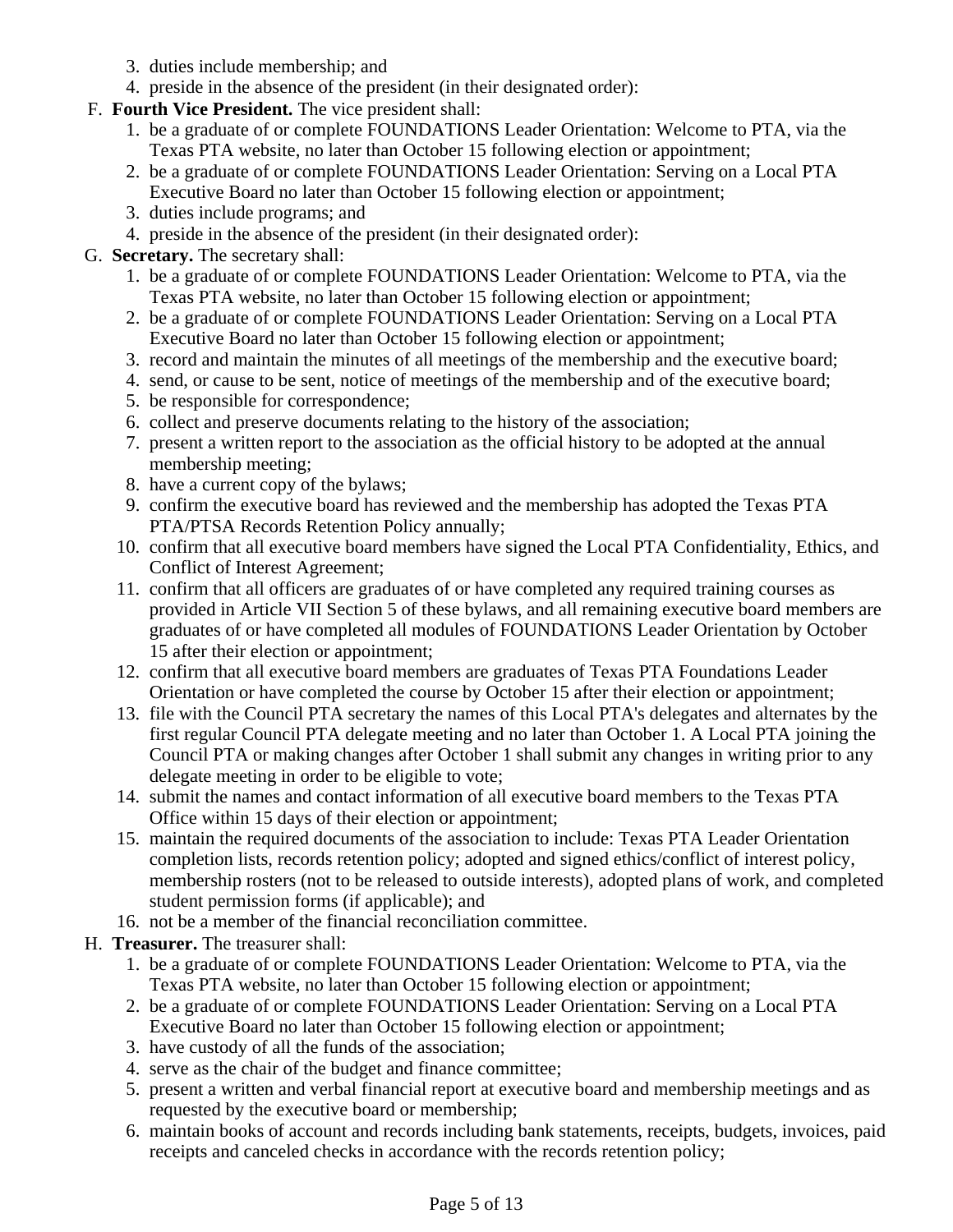- 7. make disbursements in accordance with the budget adopted by the membership;
- 8. be authorized to sign on bank accounts;
- 9. be authorized to sign tax documents, if the president is prohibited by terms of employment;
- 10. present a preliminary annual report, i.e. budget to actual, at the last membership meeting;
- 11. complete and file all necessary tax documents; and
- 12. present books of account and records to the financial reconciliation committee.
- I. **Parliamentarian.** The parliamentarian shall:
	- 1. be a graduate of or complete FOUNDATIONS Leader Orientation: Welcome to PTA, via the Texas PTA website, no later than October 15 following election or appointment;
	- 2. be a graduate of or complete FOUNDATIONS Leader Orientation: Serving on a Local PTA Executive Board no later than October 15 following election or appointment;
	- 3. advise the presiding officer on questions of parliamentary procedure when asked; and
	- 4. vote only when the vote is by ballot.
- J. **Principal** (or Designee). The principal or their designee shall:
	- 1. be a graduate of BASICS Principals and PTA

#### **ARTICLE VIII Nominations and Elections**

# **Section 1. Nominating Committee.**

- A. **Composition**. The nominating committee shall consist of 5 members and 1 alternate members. No individual shall serve as a member of the nominating committee for two consecutive terms. The president shall not serve as a member of this committee nor appoint any member of this committee. Student members shall not constitute a majority of this committee.
- B. **Election of Committee.** The nominating committee shall be elected by plurality vote at a regular membership meeting prior to the election meeting. The election shall be by ballot. When the number of nominees is less than or equal to the number of positions on the committee, the election may be by acclamation. The nominating committee shall elect its chair.

Election of Alternates. Alternates shall serve in order of rank, when there is a vacancy or absence on the nominating committee. When the nominating committee is elected by ballot, those nominees not elected to the committee shall be alternates, ranked according to the number of votes received. When the nominating committee is elected by acclamation, nominations for alternate shall be taken from the floor and each person nominated shall serve as an alternate, ranked in the order nominated.

- C. **Duties.** The nominating committee:
	- 1. shall consider all candidates for elected positions whose submissions meet the requirements set forth by these bylaws and who have signified their consent to serve if elected;
	- 2. may consider additional candidates during its deliberations; and
	- 3. shall submit only one name for each position to be filled.
- D. **Report of the Nominating Committee.** The report of the nominating committee shall be published to the membership through regular publicity channels at least seven days before the election meeting.

**Section 2. Nominations from the Floor.** Nominees from the floor shall be accepted at the election meeting. **Section 3. Elections.** Officers, with the exception of the parliamentarian, shall be elected by ballot in the month of March. However, if there is but one nominee for an office, election for that office may be by voice vote.

#### **ARTICLE IX Membership Meetings**

# **Section 1. Regular Meetings.**

Regular meetings of the membership shall be held in the months of October, January, March, and May, time and date to be established by executive board. Five days' notice shall be given if change of date is needed. The membership shall be notified through regular publicity channels of the date and time of all membership meetings following the first meeting of the executive board at which time this schedule is determined.

A. The membership meeting held in March shall be the election meeting.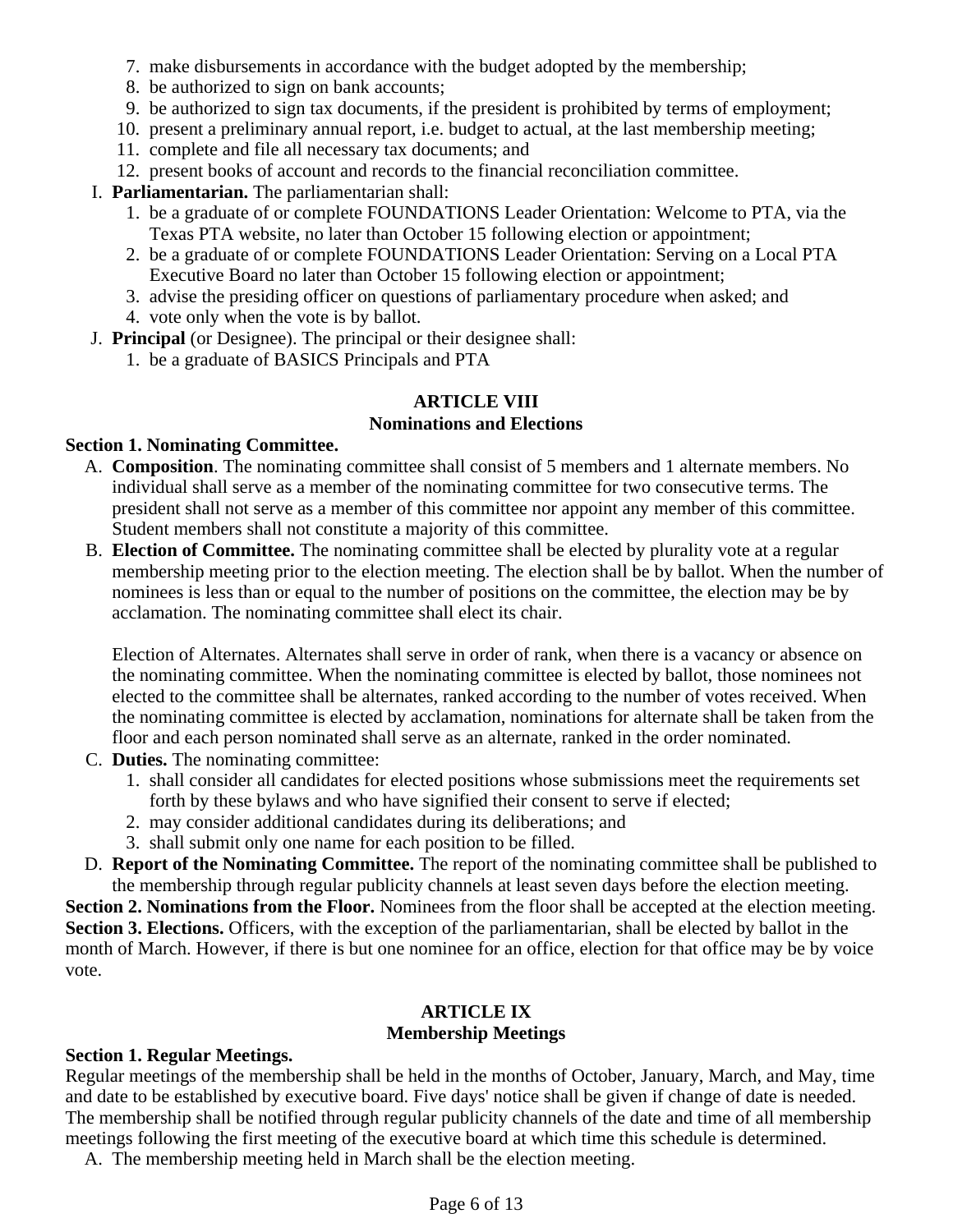B. The annual membership meeting in May shall be for the purpose of receiving reports of officers and chairs and for any other necessary business.

**Section 2. Quorum.** The quorum for the transaction of business in any membership meeting shall be 10 members.

**Section 3. Proxy Voting.** There shall be no proxy voting.

**Section 4. Special Meetings.** A special meeting of the membership shall be called by the president or by a majority of the executive board, with at least three days' notice giving the place, date, time and purpose of the special meeting. No other business may be conducted.

# **ARTICLE X**

#### **Executive Board**

**Section 1. Composition.** The members of the executive board shall be:

- A. the officers of the association;
- B. the principal of the school or the principal's representative appointed by the principal;
- C. The chair of each standing committee, and Council Delegate.

**Section 2. Eligibility.** Executive board members shall:

- A. subscribe to, believe in and support the mission and purposes and policies of National PTA and Texas PTA;
- B. agree to join the association promptly, if not a current member at the time of election or appointment;
- C. receive no compensation from the association except reimbursement for reasonable expenses as set forth in PTA policies and procedures;
- D. have served no more than two consecutive terms in the same position; and
- E. sign the Confidentiality, Ethics and Conflict of Interest Agreement on an annual basis.

**Section 3. Student Members**. For legal considerations, members under the age of 18 shall not:

- A. serve as president, first vice president, secretary or treasurer;
- B. serve as a signer on the bank account(s);
- C. serve as the member appointed to open, review, initial and date the bank statements; and,
- D. hold a majority of the offices.

**Section 4**. A Local PTA member shall not serve as a voting member of this executive board while employed by, or under contract to this Local PTA.

**Section 5.** Executive board members shall serve in only one capacity.

**Section 6.** Any elected or appointed Executive board position may only be filled by one person (co-chairs are prohibited).

**Section 7**. **Executive Board Duties.** The duties of the executive board shall be to:

- A. transact necessary business in the intervals between membership meetings and such other business as may be referred to it by the association;
- B. present a report at the regular membership meetings;
- C. approve the Plans of Work of all officers and committee chairs;
- D. create standing and special committees;
- E. adopt the Texas PTA Local PTA/PTSA Ethics/Conflict of Interest Policy annually;
- F. review the records retention policy annually;
- G. maintain confidentiality as a member of the Executive Board;
- H. prepare an annual budget for the upcoming fiscal year and submit to the association for adoption at the annual meeting;
- I. comply with the legal filing requirements of the state and federal government agencies;
- J. approve routine bills within the limits of the budget; and
- K. fill vacancies on the executive board.

**Section 8. Executive Board Member Duties.** The duties of each executive board member shall be to:

- A. be a graduate of or complete all modules of FOUNDATIONS the Leader Orientation, unless otherwise provided in Article VII Section 5 of these bylaws by October 15 after election or appointment;
- B. submit a written Plan of Work to the executive board for approval;
- C. have a current copy of the Local PTA bylaws;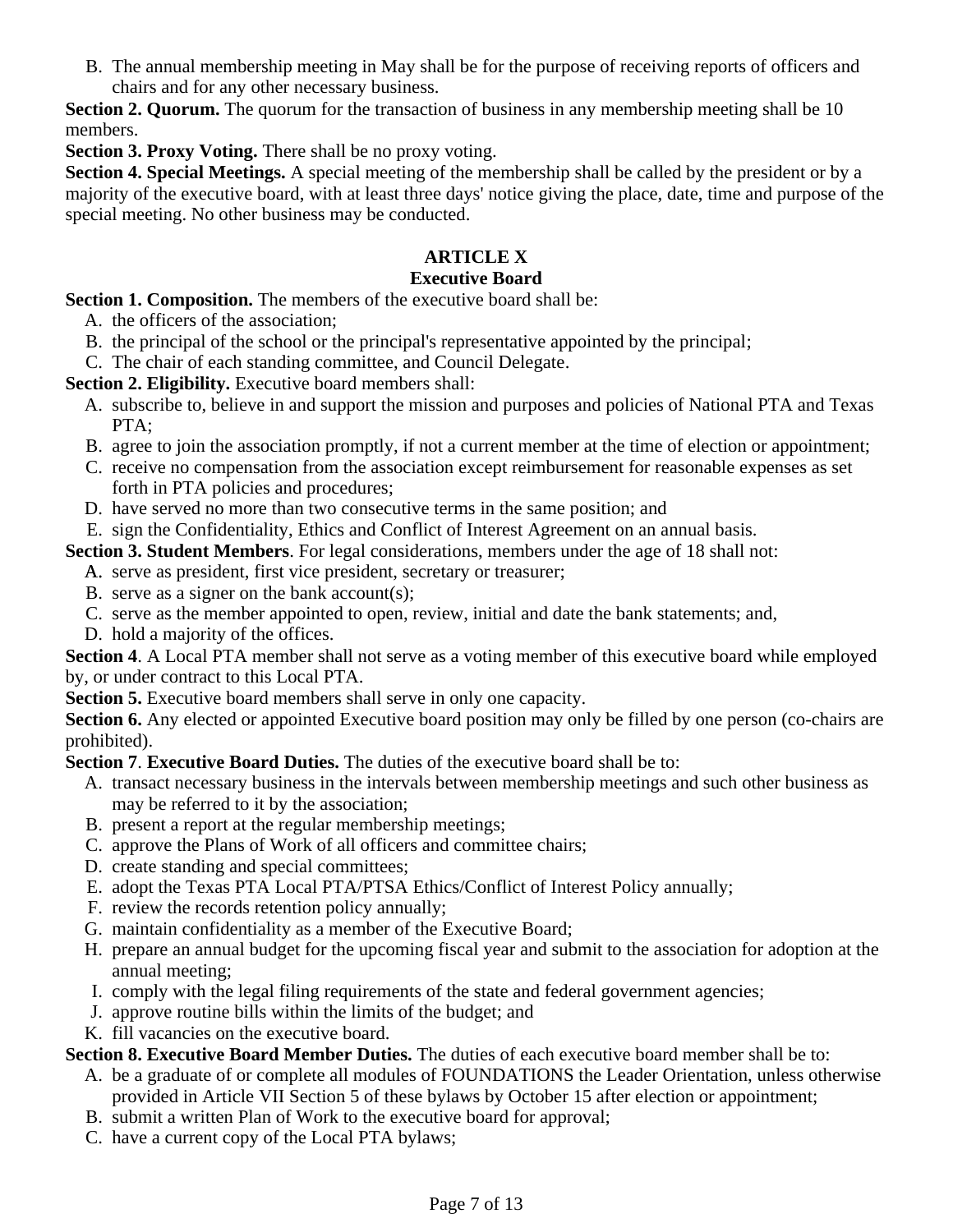- D. deliver to successor or the president all official materials within fifteen days following the date on which the successor assumes duties;
- E. attend all meetings of the association;
- F. sign the Confidentiality, Ethics and Conflict of Interest Agreement, as adopted;
- G. refrain from making any slanderous or defamatory statement(s) that will in all likelihood result in harm to the PTA name or brand;
- H. publicly present a united front on decisions made as an Executive Board;
- I. maintain confidentiality as a member of the Executive Board;
- J. abide by the policies and procedures as set forth by Texas PTA; and
- K. perform the duties outlined in these bylaws, governing documents and those assigned by the president.

# **Section 9. Meetings.**

- A. **Regular Meetings**. Regular meetings of the executive board shall be held prior to each meeting of the membership.
- B. **Special Meetings**. Special meetings of the executive board shall be called by the president or by a majority of the members of the executive board with notice given in writing, including electronic mail, to each executive board member at least three days before the meeting. Notice shall include the place, date, time and purpose of the special meeting. No other business may be conducted.
- C. **Proxy Voting**. There shall be no proxy voting.
- D. **Quorum.** A majority of the members of the executive board shall constitute a quorum.
- E. **Emergency Voting.** In an emergency situation, the executive board may vote by phone, email, or other electronic means if authorized by the president. Members shall have at least twenty-four hours to cast their votes. A two-thirds vote of the entire executive board is required for adoption, and the vote shall be recorded in the minutes of the next regular meeting of the executive board.

**Section 10. Removal and Resignation.** At least two-thirds of all members of the executive board then in office must vote in the affirmative to remove any executive board member with cause. Any executive board member may resign at any time by delivering a written resignation to the Local PTA president or secretary.

# **ARTICLE XI**

#### **Committees**

**Section 1. Committees.** The executive board may create such standing and special committees as it may deem necessary to promote the Purposes.

The president shall be an ex-officio member of all committees except the financial reconciliation committee and nominating committee.

**Section 2. Term.** The Chair of each committee shall assume their official duties following the close of the fiscal year and shall serve a term of one year.

**Section 3**. Only one person shall be appointed to serve in any one chair position, co-chairs are prohibited.

**Section 4.** No chair shall serve in the same office for more than two consecutive terms. One who has served more than one-half of a term shall be credited with having served that term.

**Section 5. Standing Committee Chairs**. Each standing committee chair shall:

- A. be a graduate of or complete FOUNDATIONS Leader Orientation: Welcome to PTA, via the Texas PTA website, no later than October 15 following election or appointment.
- B. be a graduate of or complete FOUNDATIONS Leader Orientation: Serving on a Local PTA Executive Board no later than October 15 following election or appointment.
- C. deliver to their successor or the president all official materials;
- D. present a written Plan of Work to the executive board for approval;
- E. have a current copy of the Local PTA bylaws; and
- F. perform other duties as assigned by the president.

**Section 5. Proxy Voting**. There shall be no proxy voting.

**Section 6. Quorum**. The quorum of any committee shall be a majority of its members.

# **ARTICLE XII Council Membership**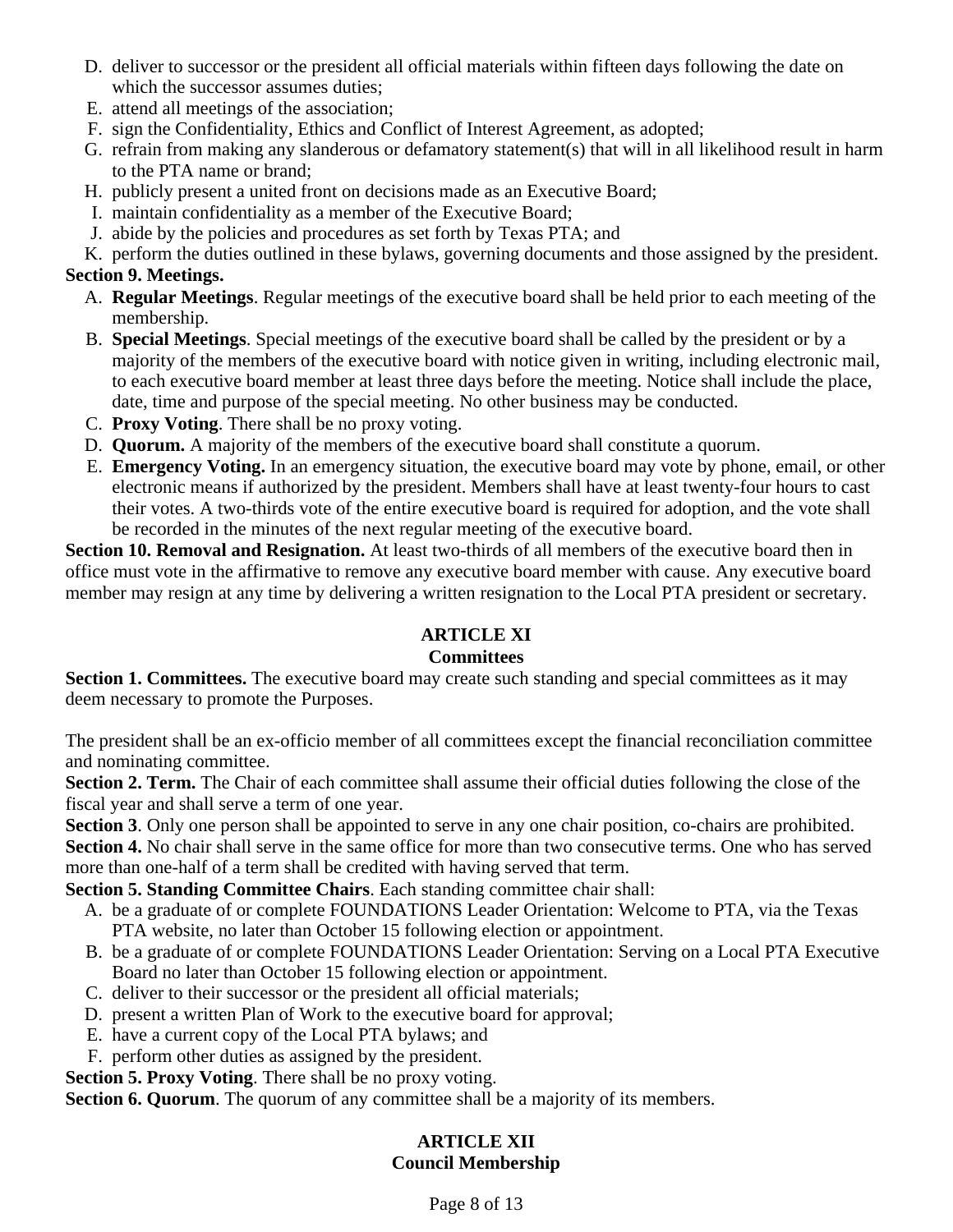#### **Section 1. Representation**.

- A. This Local PTA shall be represented in delegate meetings of the Fort Worth ISD Council of PTAs Council of Parent Teacher Associations by the president or alternate, the principal or alternate and by delegate(s) or alternate(s). The number of delegates shall correspond with the number as stated in the Council PTA bylaws. All representatives to the Council PTA shall be members of the Local PTA they represent.
- B. Delegates and their alternates shall be appointed by the president, subject to approval of the executive board by March.
- C. Delegates to Fort Worth ISD Council of PTAs Council of PTAs shall serve for a term of one year.

**Section 2. Dues**. This association shall pay annual dues to the Fort Worth ISD Council of PTAs Council of PTAs no later than October 15. The amount of dues shall correspond with the amount as stated in the Council PTA bylaws.

#### **ARTICLE XIII**

#### **Texas PTA Annual Meeting**

This Local PTA shall be represented at the annual meeting of the Texas PTA after achieving Active Status by December 1. Delegates must be current members who have registered and are in attendance at the annual meeting of the Texas PTA.

#### **ARTICLE XIV**

#### **Fiscal Accountability**

**Section 1. Fiscal Year**. The fiscal year of this association shall begin July 1 and end on the following June 30.

**Section 2. Signers**. Signers on the bank account shall not be related by blood or marriage and shall not reside in the same household.

# **Section 3. Financial Reconciliation.**

- A. A financial reconciliation shall be performed:
	- 1. at the end of the fiscal year;
	- 2. when any authorized check signer is added or deleted on any bank account; and
	- 3. at any time deemed necessary by the president or three or more members.
- B. The president shall appoint, subject to the approval of the executive board, a financial reconciliation committee consisting of not less than three members, who are not authorized signers. Members of the financial reconciliation committee shall not be the current secretary, incoming treasurer or be related by blood or marriage and shall not reside in the same household as the authorized signers.
- C. For the financial reconciliation required at the end of the fiscal year, the president shall appoint the financial reconciliation committee at the last membership meeting of the year.
- D. The financial reconciliation committee report shall be adopted by a majority vote of the membership at the first regular meeting following the financial reconciliation.

#### **ARTICLE XV**

#### **Parliamentary Authority**

The rules contained in the current edition of *Robert's Rules of Order Newly Revised* shall govern this PTA in all cases to which they are applicable and in which they are not inconsistent with these bylaws, and any other bylaws or rules adopted by National PTA and Texas PTA.

#### **ARTICLE XVI**

#### **Amendment of Bylaws**

**Section 1. Submission.** These bylaws may be amended at any meeting of the membership, provided a quorum is present, by two-thirds vote of the members present and voting. Notice of each proposed amendment shall be provided to the membership through regular publicity channels thirty days prior to the meeting at which the amendment is voted upon or at the previous regular membership meeting. The amendment shall be subject to approval of the Texas PTA.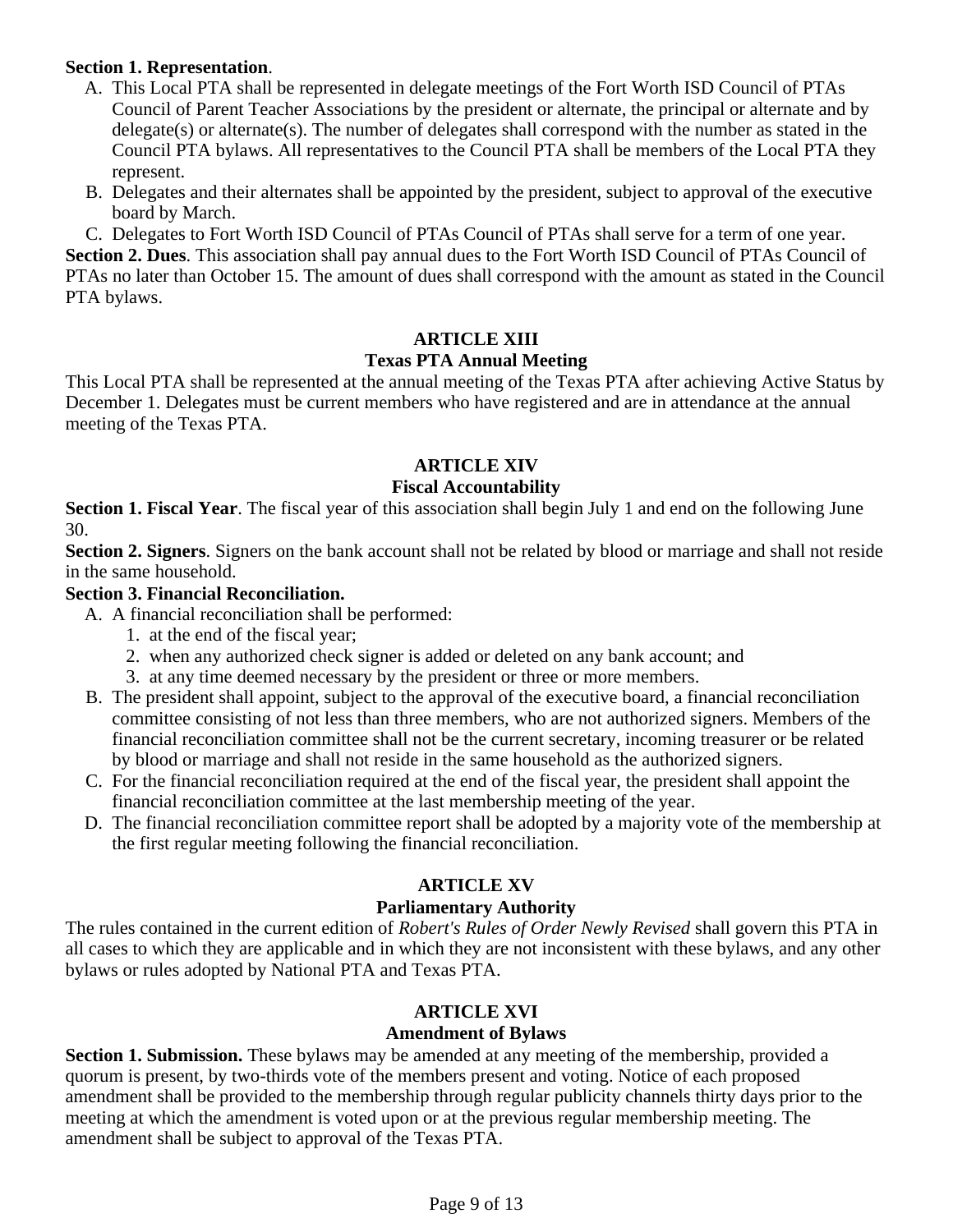**Section 2. Approval.** After adoption at a meeting of the membership, the bylaws (and standing rules, if applicable) shall be submitted for approval to Texas PTA according to the policies and procedures of Texas PTA. Amended bylaws or standing rules go into effect when an approved copy is returned by the Texas PTA. **Section 3**. **Review.** This Local PTA shall submit bylaws (and standing rules, if applicable) to the Texas PTA for review every three years.

**Section 4**. **Adoption**. The adoption of an amendment to any provision of the bylaws by Texas PTA shall serve automatically and without the requirement of further action by the Local PTA to amend its corresponding bylaws.

**Adopted by the Texas PTA Board of Directors May of 2019. Effective August 1, 2019.**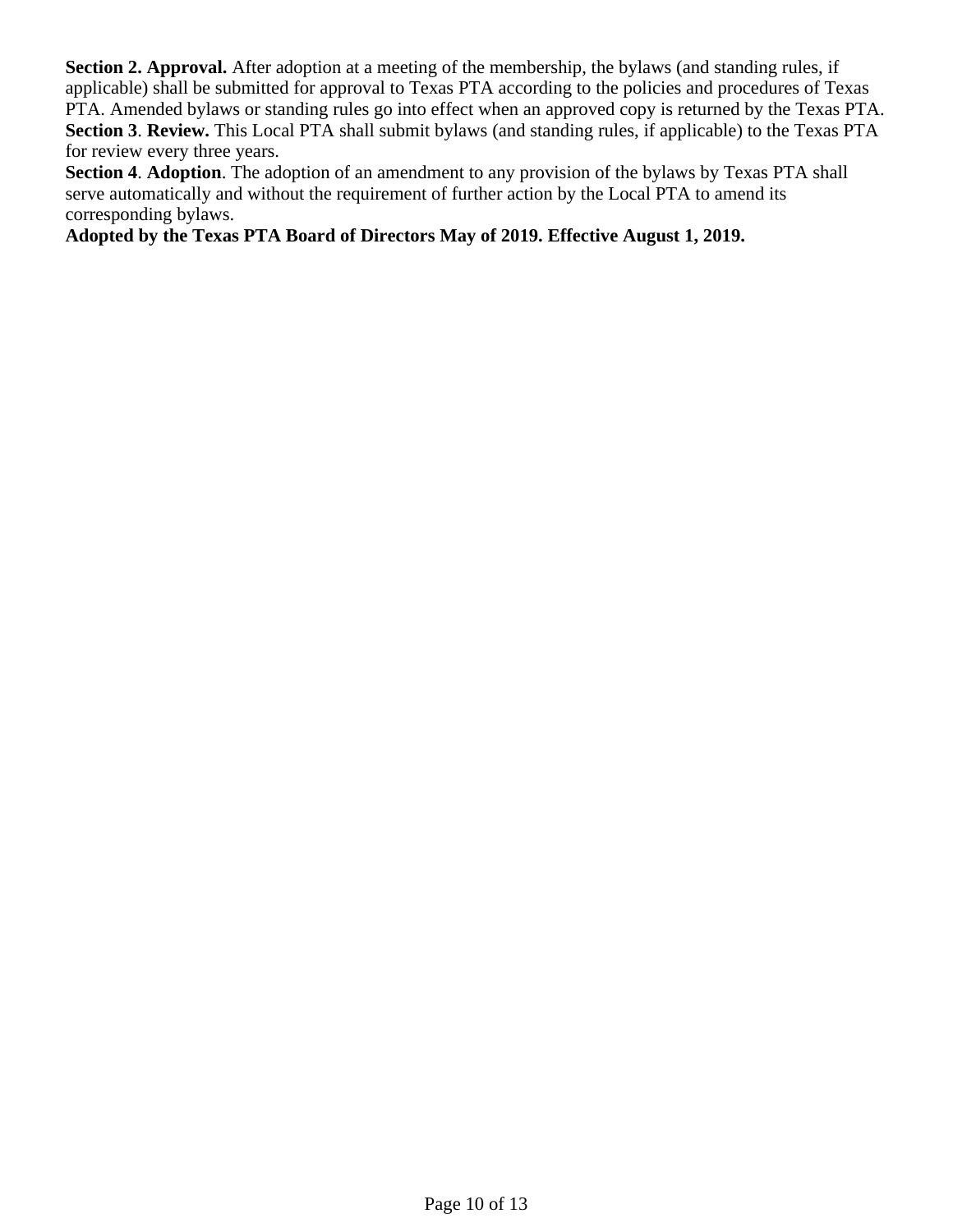

# **Each membership year, Local PTAs must meet both of the following requirements to attain Active Status with Texas PTA. The membership year begins on August 1.**

- 1. Remit to Texas PTA state/national membership dues for at least 20 members.
- 2. Submit to Texas PTA the name and contact information (mailing address, phone number, and email address) of at least one current Executive Board member, preferably the President.

**Local PTAs must comply with all of the following standards to remain in Good Standing with Texas PTA. Local PTAs that do not maintain Good Standing will be subject to a Local PTA Retention Plan as described below.**

- 1. Maintain Active Status with Texas PTA.<sup>1</sup> (see requirements above)
- 2. Report all members and remit all state/national dues to Texas PTA each year.
- 3. Submit to Texas PTA the name and contact information for each executive board member within 15 days of election or appointment.<sup>2</sup>
- 4. Review Local PTA bylaws (and standing rules, if applicable) every three years and submit to Texas PTA for approval.<sup>3</sup>
- 5. Annually file and have accepted by the IRS Form 990 Return of Organization Exempt from Income Tax within 60 days of fiscal year end.<sup>4</sup>

**Local PTA Retention Plan** (initiated when a Local PTA does not maintain Good Standing)

| <b>Notification:</b> | Texas PTA will notify the PTA of the action(s) required to attain Good Standing. The PTA<br>will have 60 days, from the date of the notification, to meet all Good Standing requirements<br>to avoid moving into the Restriction Phase.                                                                                                                                                                                                                            |
|----------------------|--------------------------------------------------------------------------------------------------------------------------------------------------------------------------------------------------------------------------------------------------------------------------------------------------------------------------------------------------------------------------------------------------------------------------------------------------------------------|
| <b>Restriction:</b>  | While in the Restriction Phase, the PTA is not eligible for awards, programs or grants<br>administered by Texas PTA or National PTA. The PTA will have 45 days to meet all Good<br>Standing requirements to avoid moving into the Intervention Phase.                                                                                                                                                                                                              |
| Intervention:        | Once in the Intervention Phase, Texas PTA will assign a Support Team to assist the PTA,<br>including the development of a written action plan to attain Good Standing. The PTA will<br>continue to be ineligible for awards, programs and grants administered by Texas PTA and<br>National PTA until Good Standing is achieved. *With cause, Texas PTA may place a Local<br>PTA that has not met all Good Standing Requirements into the Intervention Phase early. |

- **Restructure:** For PTAs that do not attain Good Standing following the Notification, Restriction and Intervention Phases, Texas PTA may begin the process of restructuring the leadership of the Local PTA or revoking the Local PTA's charter.
	- 1. Active Status is used to determine eligibility in many Texas PTA programs and services. Please reference specific program eligibility requirements to ensure your PTAs participation.
	- 2. PTAs submit executive board member information to Texas PTA electronically via the Texas PTA website.
	- 3. Bylaws are submitted via the Bylaws Submission Form found on the Texas PTA website.
	- 4. To ensure acceptance by the IRS, all forms (990N, 990EZ, and 990) should be filed electronically.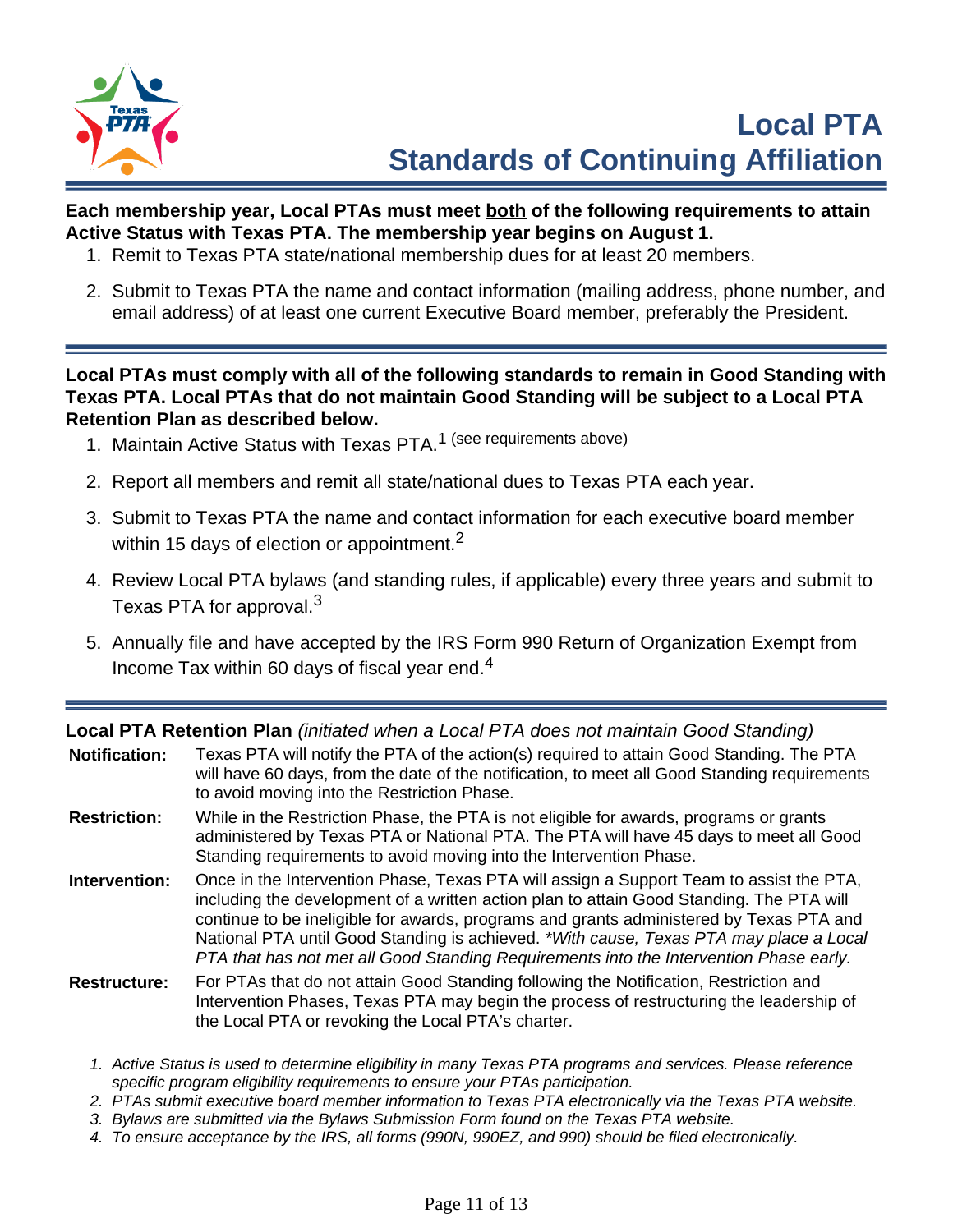# **Bylaws Snapshot Worksheet**

This document should be used only when considering changes to your Bylaws.

Bylaws are made up of two parts and outline how your PTA functions, define its primary characteristics, and include governing details that are important to the rights and responsibilities of members.

- Part One: The Template. As the chartering agent, Texas PTA provides and oversees a bylaws template that includes required language, which cannot be changed by the local PTA and does not require member approval. In order to determine which Local Bylaws Template, you have, check the statement immediately following the last Article. The most current template reads: As adopted by the Texas PTA Board of Directors May 2019 to take effect August 2019. You can request the most current version at [www.txpta.org/bylaws](https://www.txpta.org/bylaws)
- Part Two: The customizable areas. These areas can be customized to meet the needs of your PTA community. It is important to note that any amendments to these areas require approval by your membership, at a meeting where thirty days (30) notice was given, and then, the final approval by Texas PTA.

Please note, to maintain Good Standing with Texas PTA, all Local PTAs must update or amend their Bylaws, and Standing Rules if applicable, with Texas PTA at least once every three years. Your Bylaws were last reviewed, approved on 06/17/2020. Your Standing Rules were last approved: 06/17/2020.

# **Information on file with Texas PTA for Overton Park Elementary PTA**

#### **Local Dues:** \$2.50

Your PTA should be charging each member the Local dues amount listed above  $+$ \$4.50 (State + National Dues).

**Officers:** 4 Vice President(s) in addition to President, Treasurer, Secretary (and appointed Parliamentarian).

#### **Duties of Vice Presidents:**

- First Vice President: aide-to-the-president; room parent
- Second Vice President: volunteer
- Third Vice President: membership
- Fourth Vice President: programs

Each Vice President shall preside in the absence of the president (in their designated order) and be in charge of what is listed above.

#### **Nominating Committee:** 5 members and 1 alternates.

If considering changing the composition of the Nominating Committee, you can choose 3, 5 or 7 members and 1, 2 or 3 alternates.

#### **Membership Meeting Months:** October;January;March;May

If considering changing the Membership Meeting Months, you must designate a minimum of three and you must make sure the Election Meeting Month (listed below) is one of the designated months.

#### **Election Meeting Month:** March

If considering changing the Election Meeting Month, remember to make sure it is listed in the designated Membership Meeting Months.

#### **Quorum:** 10 members

If considering changing quorum, the number of members required to conduct business, the minimum is ten.

**Executive Board Composition:** Standing Committee Chairs;Council Delegate;